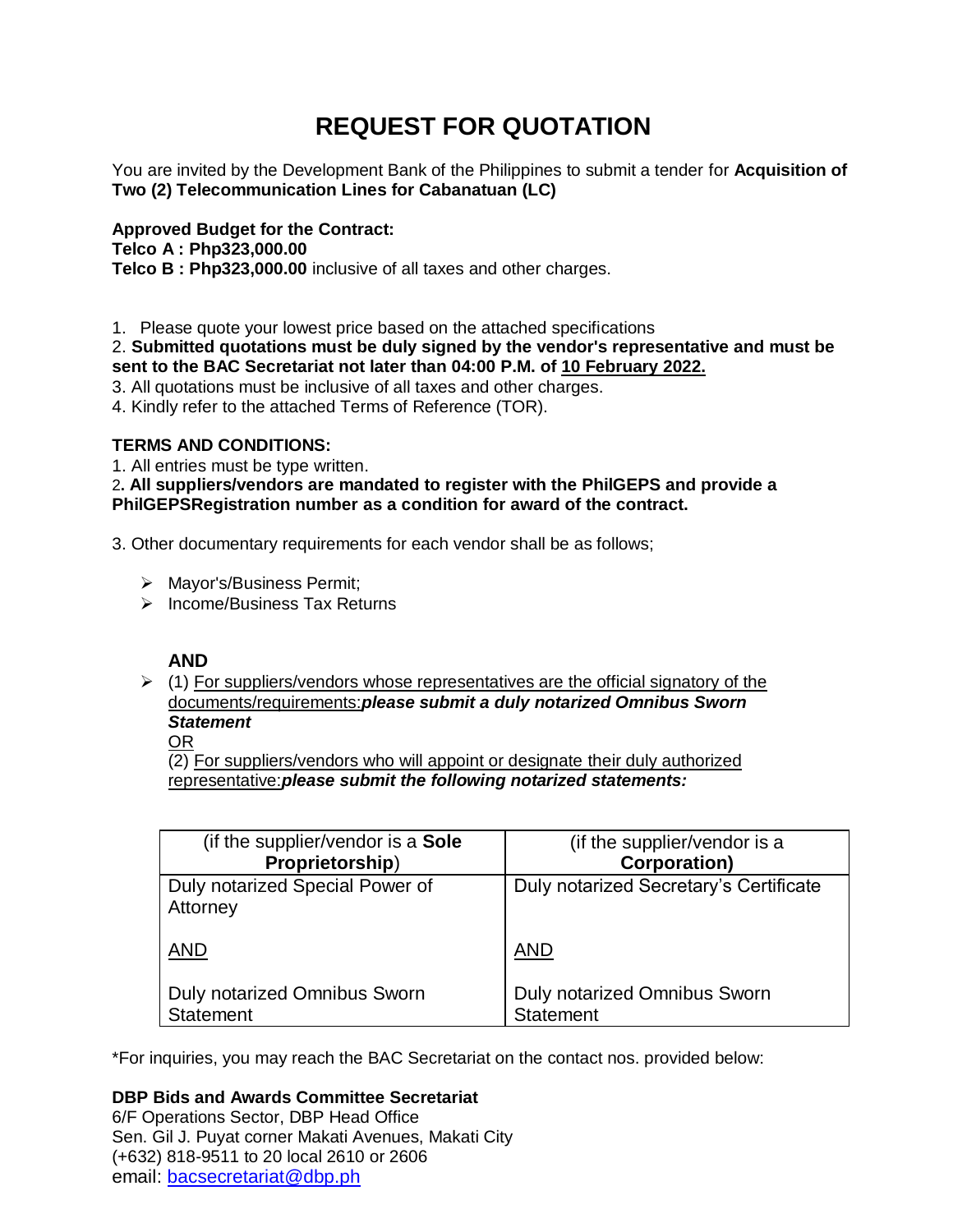#### **Annex A**

## ACQUISITION OF NEW, ADDITIONAL AND/OR REPLACEMENT TELECOMMUNICATION LINE/CONNECTIVITY SERVICE FOR THE DEVELOPMENT BANK OF THE PHILIPPINES (DBP)-**CABANATUAN LENDING CENTER**

#### APPROVED BUDGET FOR THE CONTRACT: Telco A: Php 323,000 Telco B: Php 323,000

#### **TECHNICAL SPECIFICATIONS**

# A. BACKGROUND

 $\frac{\hbar}{\hbar}$  ,  $\frac{\hbar}{\hbar}$ 

The telecommunication connectivity service (line) is for the connection of DBP online systems, services and facilities in any of the following DBP remote sites:

A.1. Branch Office, including:

A.1.a. Lending Center A.1.b. Cash Center

- A.1.c. Branch-Lite Unit
- A.2. Automated Teller Machine (ATM)

#### **B. OBJECTIVE**

To acquire stable, reliable and secure telecommunication connectivity/line service to link DBP remote sites to the Head Office from an authorized and qualified telecommunication service provider (Telco).

#### C. COVERAGE OF THE CONTRACT

The contract will be for a one (1) year period starting from date of acceptance of service with the option for automatic renewal.

# D. MINIMUM SPECIFICATIONS

- D.1. Connectivity/Line Service Availability
	- > The minimum availability of service is 99.6%.
- D.2. Connectivity/Line Specifications
- D.2.a. Branch Office  $\sqrt{ }$ 
	- D.2.a.i. Wired MPLS/VPN, Radio Last Mile or VSAT connection with minimum of 2 Mbps bandwidth
	- D.2.a.ii. Must be Ku Band or C Band for the VSAT
	- D.2.a.iii. Inclusive network equipment, such as router and or router/modem, must not be on End-of-Life/End-of-Support status within the contract period
	- D.2.a.iv. Router must support GRE/mGRE tunneling and IP Security (ex. dynamic VPN) and SNMP
	- D.2.a.v. DBP shall have the full access of the router
	- D.2.a.vi. Provide near real time and historical link monitoring
- D.2.b. ATM Wired п
	- D.2.b.i. VPN connection at least 128 Kbps via MPL5
	- D.2.b.ii. Inclusive network equipment, such as router and or router/modem, must not be on End-of-Life/End-of-Support status within the contract period
	- D.2.b.iii. Support GRE tunneling and SNMP
	- D.2.b.iv. Provide near real time and historical link monitoring

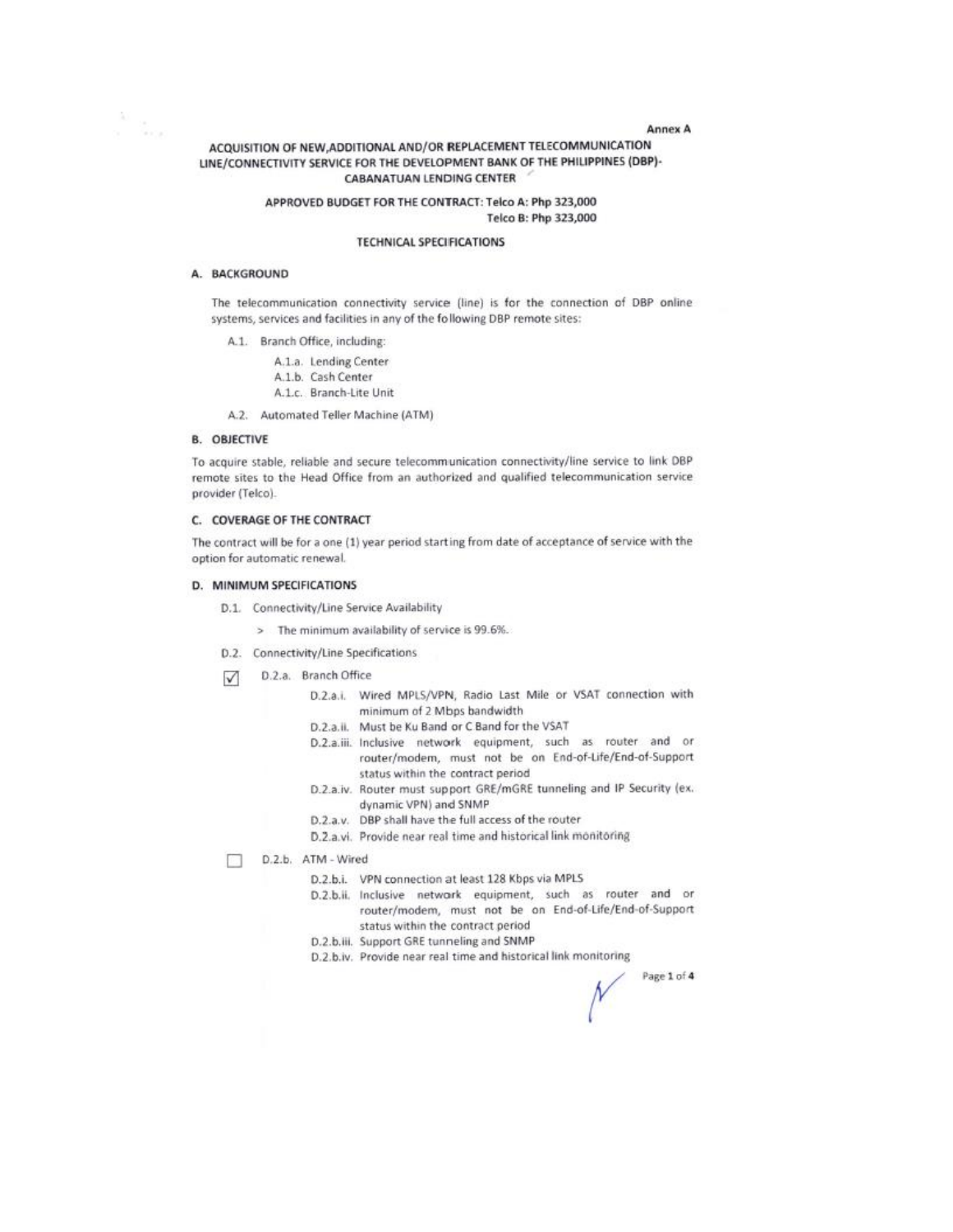- D.2.c. ATM Wireless
	- D.2.c.i. Provide data transmission function by public GPRS/ GSM network or higher
	- D.2.a.vii. Inclusive network equipment, such as router and or router/modem, must not be on End-of-Life/End-of-Support status within the contract period
	- D.2.c.ii. Support GRE Tunneling and SNMP
	- D.2.c.iii. Provide GUI access for local and remote management
	- D.2.c.iv. Operate at -30~+75°C temperature
	- D.2.c.v. Has LED status indication

. . Sympathy of the anternal second contribution of the AMA sales in

- D.2.c.vi. Support RJ45 console port
- D.2.c.vii. Include: 1 power cord, 2 antennas, 1 console cable, 1 set documentation
- D.2.c.viii. Provide near real time and historical link monitoring.
- D.2.c.ix. Meet the average latency requirement of not greater than 200ms measured using the Ping utility or any similar mobile applications
- D.2.c.x. Meet signal requirement of not less than 2 bars measured using mobile or similar devices capable of said measurement
- D.2.c.xi. DBP shall have full access to the Modem/Router
- D.3. Support Services and Incident Management
	- U.3.3. The Telco shall provide 24 x / onsite, telephone and email support. For every service unavailability/downtime reported, the response time shall be within thirty (30) minutes.
	- D.3.b. Upon the occurrence of service unavailability/downtime, the Telco shall:
		- D.3.b.i. Conduct problem isolation/resolution and link restoration activities
		- D.3.b.ii. Notification via electronic mail (E-mail) and telephone within one (1) hour of the occurrence
		- D.3.b.iii. Minimum of twice a day status report to DBP via E-Mail
		- D.3.b.w. Estimated time of arrival (ETA) if onsite activities required
		- D.3.b.v. Estimated time of resolution (ETR)
		- D.3.b.vi. Root cause
		- D.3.b.vii. Comply with DBP policies on security and confidentiality during support services.
	- D.3.c. The Telco shall submit an incident report stating the reason/s for the outage and detailing the steps undertaken to resolve a particular problem upon DBP's request.
- D.4. Service Performance Review
	- > The Telco shall conduct a performance review session at least once every quarter of a year

#### E. TELECOMMUNICATION CONNECTIVITY/LINE REQUIREMENT CLASSIFICATION

The primary objective of the following provisions is to have multiple Telcos per site, providing service redundancy, high availability and avoiding single point of failure.

E.1. New Telecommunication Line Requirement

E.1.a. Covered Sites

Page 2 of 4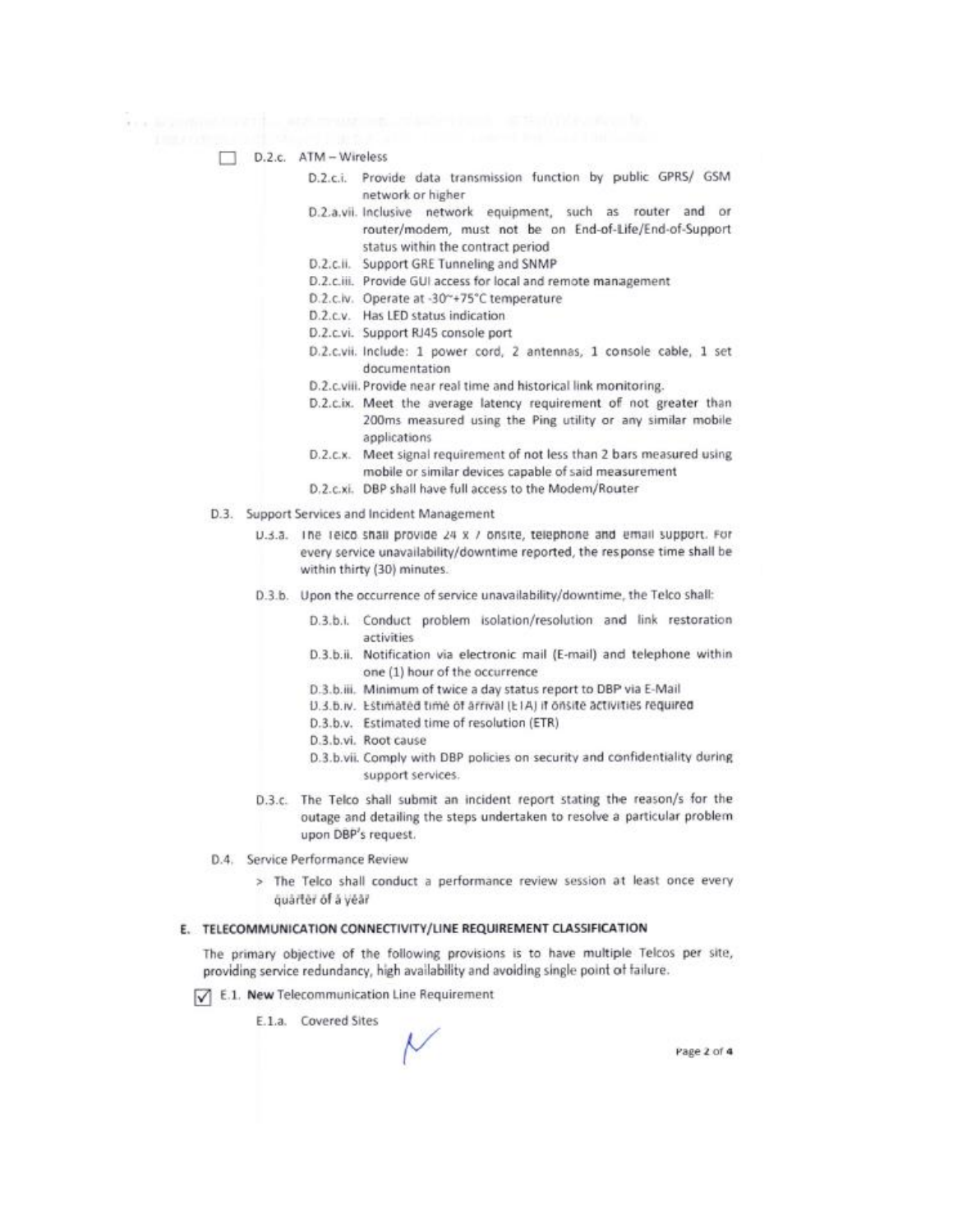- > New remotes sites
- E.1.b. Telco Selection Criteria
	- > Telecommunication Line for Branch Office
		- E.1.b.i. Two (2) different Telcos (Telco A and Telco B) shall be selected
		- E.1.b.ii. Telco A is the lowest (winning) provider
		- E.1.b.iii. Telco B is the second lowest provider
	- > Telecommunication Line for Additional ATM Facility of a Branch Office
		- E.1.b.iv. The Telco must be different from the one which has the majority or most of the telecommunication connectivity services provided for the ATM/s of that Branch Office
- E.2. Additional Telecommunication Line Requirement n
	- E.2.a. Covered Sites
		- > For existing sites with existing telecommunication line/s
	- E.2.b. Telco Exception
		- > The Telco/s of the existing line/s servicing the site shall not be invited and will not be allowed to participate

## E.3. Replacement Telecommunication Line Requirement

- E.3.a. Cuvered 3ites
	- > For existing sites with existing telecommunication line/s
- E.3.b. Telco Exception
	- E.3.b.i. For Telco Redundancy Replacement
		- > The Telco of the existing line/s servicing the site including the one to be replaced shall not be invited and will not be allowed to participate
	- E.3.b.ii. Replacement for the Purpose of Telecommunication Line Capacity (Dandwidth) Upgradc
		- > The Telco of the other existing line/s servicing the site (i.e., other than the one to be replaced) shall not be invited and will not be allowed to participate
	- E.3.b.iii. For Wireless to Wired Facility Replacement
		- > The Telco of the other existing line/s servicing the site (i.e., other than the one to be replaced) shall not be invited and will not be allowed to participate

#### F. DISCONTINUANCE OF SERVICE

DBP can opt to discontinue the service within the contract period without pre-termination fee/s, if the Telco provider fails to meet the required minimum availability of service, specified in item D.1, for three (3) consecutive months (3-strike rule)

#### G. PAYMENT

The payment shall be in a monthly basis every after the service acceptance.

Page 3 of 4